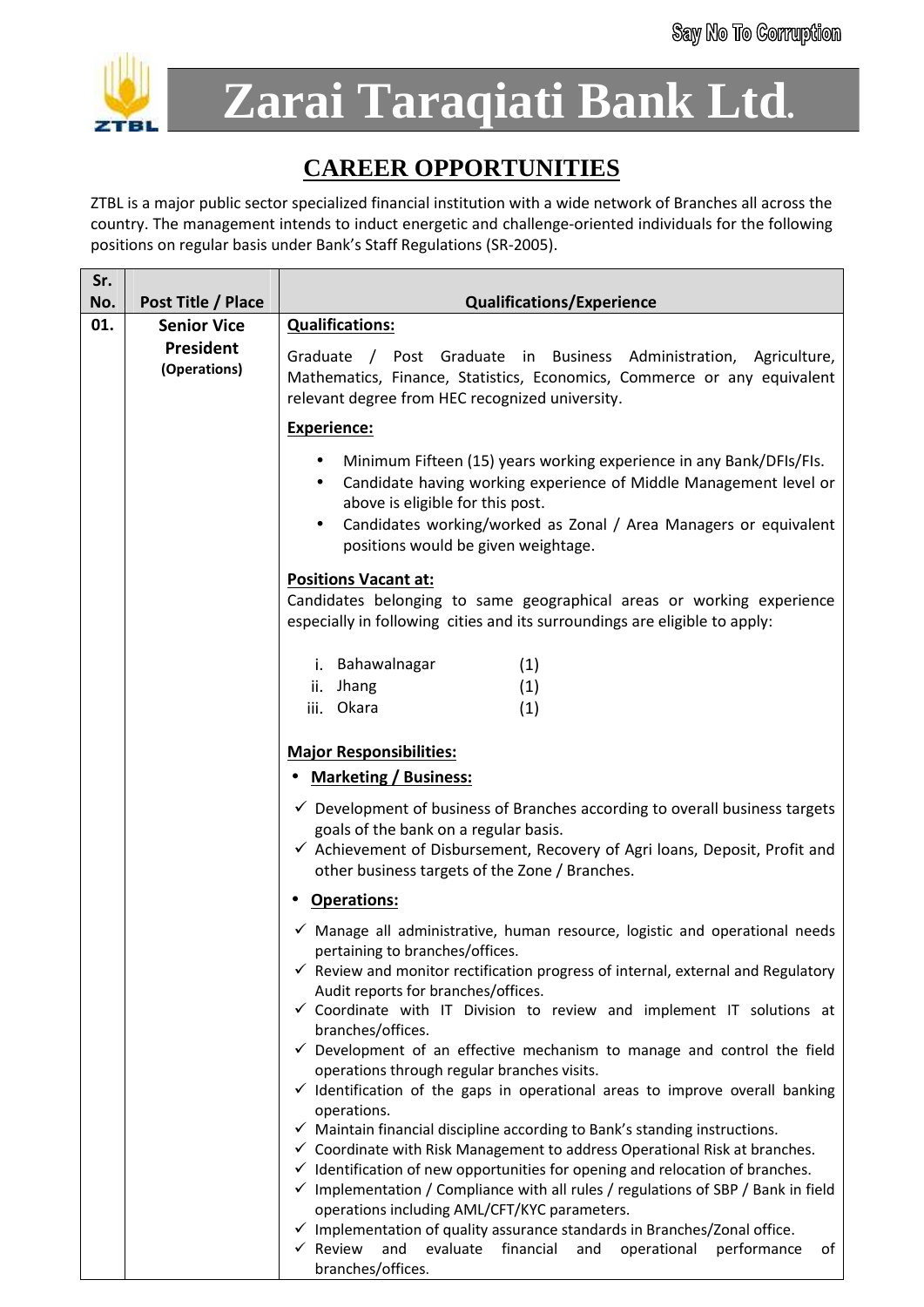|            |                                       | <b>Human Resource:</b><br>$\checkmark$ Engage workforce for higher productivity and lead team of Branch Managers<br>and staff.<br>$\checkmark$ Identify training needs of the staff working in Branches / Zonal office.<br>$\checkmark$ Must have strong communication skills.<br><b>Maximum Age Limit =</b> 55 years (as on the closing date to apply) |  |  |
|------------|---------------------------------------|---------------------------------------------------------------------------------------------------------------------------------------------------------------------------------------------------------------------------------------------------------------------------------------------------------------------------------------------------------|--|--|
| Sr.<br>No. | Post Title / Place                    | <b>Qualifications/Experience</b>                                                                                                                                                                                                                                                                                                                        |  |  |
| 02.        | <b>Vice President</b><br>(Operations) | <b>Qualifications:</b>                                                                                                                                                                                                                                                                                                                                  |  |  |
|            |                                       | / Post Graduate in Business Administration, Agriculture,<br>Graduate<br>Mathematics, Finance, Statistics, Economics, Commerce or any equivalent<br>relevant degree from HEC recognized university.                                                                                                                                                      |  |  |
|            |                                       | <b>Experience:</b>                                                                                                                                                                                                                                                                                                                                      |  |  |
|            |                                       | Minimum Ten (10) years working experience in any Bank/DFIs/FIs.<br>٠<br>Candidate having working experience of Middle Management level or<br>above is eligible for this post.<br>Candidates working/worked as Zonal / Area Managers or equivalent<br>$\bullet$                                                                                          |  |  |
|            |                                       | positions would be given weightage.                                                                                                                                                                                                                                                                                                                     |  |  |
|            |                                       | <b>Positions Vacant at:</b>                                                                                                                                                                                                                                                                                                                             |  |  |
|            |                                       | Candidates belonging to same geographical areas or working experience<br>especially in following cities and its surroundings are eligible to apply:                                                                                                                                                                                                     |  |  |
|            |                                       | i. Sialkot<br>(1)<br>ii. D.I. Khan<br>(1)<br><b>Major Responsibilities:</b>                                                                                                                                                                                                                                                                             |  |  |
|            |                                       |                                                                                                                                                                                                                                                                                                                                                         |  |  |
|            |                                       | <b>Marketing / Business:</b>                                                                                                                                                                                                                                                                                                                            |  |  |
|            |                                       | $\checkmark$ Development of business of Branches according to overall business targets<br>goals of the bank on a regular basis.                                                                                                                                                                                                                         |  |  |
|            |                                       | ✓ Achievement of Disbursement, Recovery of Agri Ioans, Deposit, Profit and<br>other business targets of the Zone / Branches.                                                                                                                                                                                                                            |  |  |
|            |                                       | <b>Operations:</b>                                                                                                                                                                                                                                                                                                                                      |  |  |
|            |                                       | $\checkmark$ Review and monitor rectification progress of internal, external and Regulatory<br>Audit reports for branches/offices.                                                                                                                                                                                                                      |  |  |
|            |                                       | $\checkmark$ Development of an effective mechanism to manage and control the field                                                                                                                                                                                                                                                                      |  |  |
|            |                                       | operations through regular branches visits.<br>$\checkmark$ Identification of the gaps in operational areas to improve overall banking<br>operations.                                                                                                                                                                                                   |  |  |
|            |                                       | $\checkmark$ Maintain financial discipline according to Bank's standing instructions.                                                                                                                                                                                                                                                                   |  |  |
|            |                                       | ✓ Coordinate with Risk Management to address Operational Risk at branches.<br>$\checkmark$ Identification of new opportunities for opening and relocation of branches.<br>$\checkmark$ Implementation / Compliance with all rules / regulations of SBP / Bank in field                                                                                  |  |  |
|            |                                       | operations including AML/CFT/KYC parameters.<br>$\checkmark$ Implementation of quality assurance standards in Branches/Zonal office.                                                                                                                                                                                                                    |  |  |
|            |                                       | $\checkmark$ Review<br>and<br>evaluate<br>financial<br>operational<br>and<br>performance<br>of<br>branches/offices.                                                                                                                                                                                                                                     |  |  |
|            |                                       | <b>Human Resource:</b><br>$\checkmark$ Engage workforce for higher productivity and lead team of Branch Managers                                                                                                                                                                                                                                        |  |  |
|            |                                       | and staff.                                                                                                                                                                                                                                                                                                                                              |  |  |
|            |                                       | $\checkmark$ Must have strong communication skills.<br>Maximum Age Limit = 55 years (as on the closing date to apply)                                                                                                                                                                                                                                   |  |  |